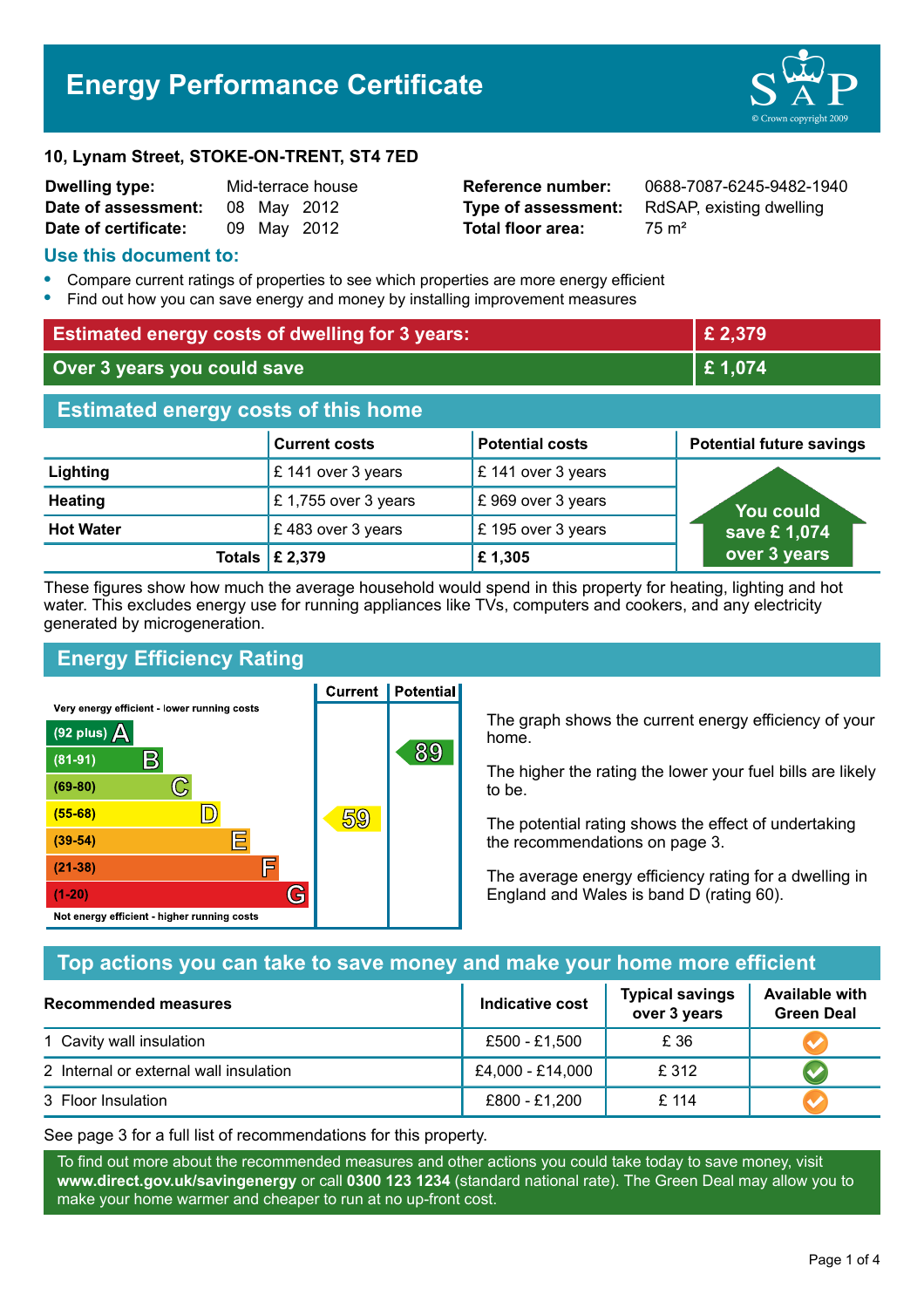| <b>Element</b>        | <b>Description</b>                             | <b>Energy Efficiency</b> |
|-----------------------|------------------------------------------------|--------------------------|
| Walls                 | Solid brick, as built, no insulation (assumed) | *****                    |
|                       | Cavity wall, as built, no insulation (assumed) | ★★☆☆☆                    |
| Roof                  | Pitched, 200 mm loft insulation                | ★★★★☆                    |
|                       | Pitched, limited insulation (assumed)          | ★☆☆☆☆                    |
| Floor                 | Suspended, no insulation (assumed)             |                          |
|                       | Solid, no insulation (assumed)                 |                          |
| Windows               | Fully double glazed                            | ★★★★☆                    |
| Main heating          | Boiler and radiators, mains gas                | ★★★★☆                    |
| Main heating controls | Programmer, no room thermostat                 | ★☆☆☆☆                    |
| Secondary heating     | None                                           |                          |
| Hot water             | From main system, no cylinder thermostat       | ★★☆☆☆                    |
| Lighting              | Low energy lighting in 88% of fixed outlets    | *****                    |

#### **Summary of this home's energy performance related features**

Current primary energy use per square metre of floor area: 266 kWh/m² per year

The assessment does not take into consideration the physical condition of any element. 'Assumed' means that the insulation could not be inspected and an assumption has been made in the methodology based on age and type of construction.

#### **Low and zero carbon energy sources**

Low and zero carbon energy sources are sources of energy that release either very little or no carbon dioxide into the atmosphere when they are used. Installing these sources may help reduce energy bills as well as cutting carbon. There are none provided for this home.

# **Opportunity to benefit from a Green Deal on this property**

The Green Deal may enable owners and occupiers to make improvements to their property to make it more energy efficient. Under a Green Deal, the cost of the improvements is repaid over time via a credit agreement. Repayments are made through a charge added to the electricity bill for the property. To see which improvements are recommended for this property, please turn to page 3. You can choose which improvements you want to install and ask for a quote from an authorised Green Deal provider. They will organise installation by an authorised Green Deal installer. If you move home, the responsibility for paying the Green Deal charge under the credit agreement passes to the new electricity bill payer.

For householders in receipt of income-related benefits, additional help may be available.

To find out more, visit **www.direct.gov.uk/savingenergy** or call **0300 123 1234**.

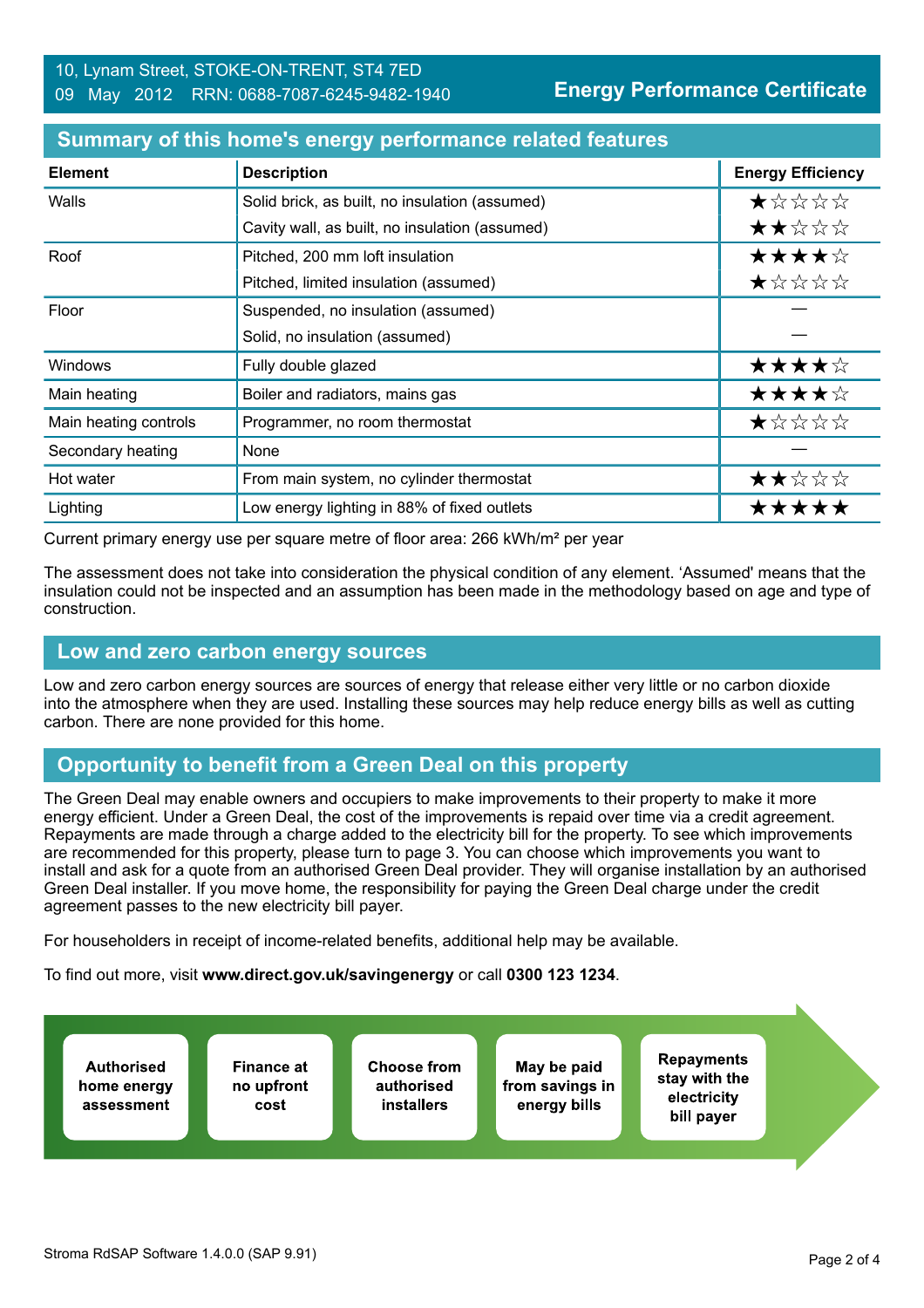#### 10, Lynam Street, STOKE-ON-TRENT, ST4 7ED 09 May 2012 RRN: 0688-7087-6245-9482-1940

#### **Recommendations**

The measures below will improve the energy performance of your dwelling. The performance ratings after improvements listed below are cumulative; that is, they assume the improvements have been installed in the order that they appear in the table. Further information about the recommended measures and other simple actions you could take today to save money is available at **www.direct.gov.uk/savingenergy**. Before installing measures, you should make sure you have secured the appropriate permissions, where necessary. Such permissions might include permission from your landlord (if you are a tenant) or approval under Building Regulations for certain types of work.

Measures with a green tick  $\bullet$  are likely to be fully financed through the Green Deal since the cost of the measures should be covered by the energy they save. Additional support may be available for homes where solid wall insulation is recommended. If you want to take up measures with an orange tick  $\bullet$ , be aware you may need to contribute some payment up-front.

| <b>Recommended measures</b>                    | <b>Indicative cost</b> | <b>Typical savings</b><br>per year | <b>Rating after</b><br><b>improvement</b> | <b>Green Deal</b><br>finance |
|------------------------------------------------|------------------------|------------------------------------|-------------------------------------------|------------------------------|
| Cavity wall insulation                         | £500 - £1,500          | £ 12                               | <b>D60</b>                                |                              |
| Internal or external wall insulation           | £4,000 - £14,000       | £ 104                              | <b>D67</b>                                |                              |
| <b>Floor Insulation</b>                        | £800 - £1,200          | £ 38                               | C69                                       |                              |
| Hot water cylinder thermostat                  | £200 - £400            | £ 23                               | <b>C70</b>                                |                              |
| Heating controls (room thermostat and<br>TRVs) | £350 - £450            | £ 33                               | C74                                       |                              |
| Replace boiler with new condensing<br>boiler   | £2,200 - £3,000        | £ 37                               | C76                                       |                              |
| Solar water heating                            | £4,000 - £6,000        | £ 32                               | C78                                       |                              |
| Solar photovoltaic panels, 2.5 kWp             | £9,000 - £14,000       | £219                               | <b>B89</b>                                |                              |

#### **Alternative measures**

There are alternative measures below which you could also consider for your home.

- **•** External insulation with cavity wall insulation
- **•** Biomass boiler (Exempted Appliance if in Smoke Control Area)
- **•** Air or ground source heat pump
- **•** Micro CHP

# **Choosing the right package**

Visit **www.epcadviser.direct.gov.uk**, our online tool which uses information from this EPC to show you how to save money on your fuel bills. You can use this tool to personalise your Green Deal package. **Public services all in one place** part of the place of the place of the place

| <b>Green Deal package</b>            | <b>Typical annual savings</b> |
|--------------------------------------|-------------------------------|
| Internal or external wall insulation | Total savings of £104         |
| Electricity/gas/other fuel savings   | f0 / f104 / f0                |



You could finance this package of measures under the Green Deal. It could **save you £104 a year** in energy costs, based on typical energy use. Some or all of this saving would be recouped through the charge on your bill.